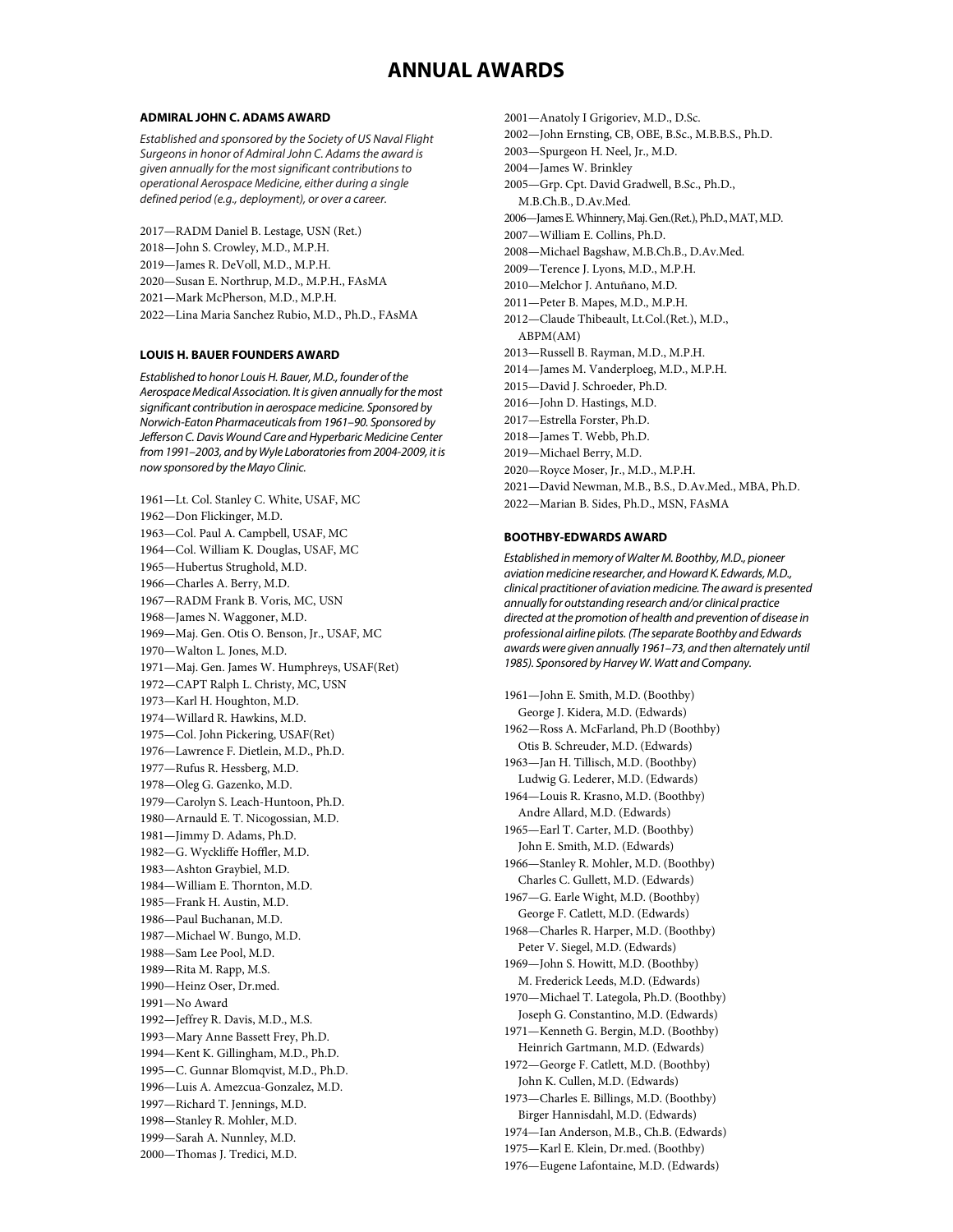1977—Wing Cdr. A. N. Nicholson, RAF, MC (Boothby) 1978—Jean Lavernhe, M.D. (Edwards) 1979—Frank S. Preston, M.D. (Boothby) 1980—C. Richard Harper, M.D. (Edwards) 1981—Francis R. Schwartz, M.D. (Edwards) 1982—Roger L. Green, M.B., Ch.B. (Boothby) 1983—Israel Glazer, M.D. (Edwards) 1984—No Award 1985—Antonio V. Castelo-Branco, M.D. 1986—Hans-Martin Wegmann, M.D. 1987—Audie W. Davis, M.D., MPH 1988—Won Chuel Kay, M.D. 1989—LTC R. Curtis Graeber, MC, USA 1990—Lawrence Marinelli, M.D. 1991—Robert L. Wick, Jr., M.D. 1992—Gerardo Canaveris, M.D. 1993—C. John Hodgson, M.D. 1994—Eric Donaldson, M.B., B.S., Dip.Av.Med. 1995—Gary M. Kohn, M.D., M.S., M.H.A. 1996—Donald E. Hudson, Jr., M.D. 1997—Fred H. Zebouni, M.D. 1998—Alexander Samel, Ph.D. 1999—No Award 2000—Lutz Bergau, M.D. 2001—Icharo Asukata, M.D., Ph.D. 2002—Ian C. Perry, MBBS, MFOM, D.Av.Med. 2003—J. Richard Hickman, M.D. 2004—Nestor B. Kowalsky, M.D. 2005—Ralph G. Fennell, M.D., M.S. 2006—Masanobu Kaji, M.D., Ph.D. 2007—William B. Kruyer, M.D. 2008—Robert Orford, M.S., M.P.H., M.D. 2009—Warren S. Silberman, D.O., M.P.H. 2010—Dougal Watson, M.D. 2011—Prof. Michael Bagshaw, M.B.Ch.B., D.Av.Med. 2012—Paulo Magalhães Alves, M.D., M.Sc. 2013—Vicente R. Ciancio, M.D. 2014—David M.C. Powell, M.B.,Ch.B., D.Av.Med., D.Occ.Med. 2015—Nomy Ahmed, M.B.Ch.B., M.Av.Med., MRCGP, DOcc.Med., DRCOG, DFFP 2016—Quay Snyder, M.D., MSPH 2017—Philip J. Scarpa, Jr., M.D., M.S., and the AsMA Pilot Mental Health Working Group 2018—Martin F. Hudson, M.B.B.S., MRCP(UK), FRCP(Edin) 2019—Eduard Ricaurte, M.D., M.S., FAsMA 2020—Michael A. Berry, M.D., M.S., FAsMA 2021—Ries Simons, M.D. 2022—Ian Hosegood, M.B.B.S., FRACGP, FRACMA, FACAsM, D.Av.Med.

## **DAVID M. CLARK AWARD**

*This award was established by the Aerospace Medical Association to honor an AsMA corporate member who has made significant contributions to the advancement of aerospace medicine. The award is given for contributions in a single year or over a defined period.*

2018—Environmental Tectonics Corporation/Robert L. Laurent, Jr.

- 2019—Mayo Clinic/Clayton Cowl, M.D., M.S.
- 2020—MedAire, Inc./Joan S. Garrett
- 2021—Medlock Consulting
- 2022—No nominations

#### **JOHN ERNSTING AWARD**

*Established and sponsored by Environmental Tectonics Corporation in memory of John Ernsting, senior British military commander, renowned researcher, and professor of Aviation Medicine. It is given annually for outstanding research in altitude physiology, and/or longstanding exceptional performance in the education, development, and administration of Aerospace Medicine and related specialties.*

2010—Frank Pettyjohn, M.D. 2011—James T. Webb, Ph.D. 2012—Ulf I. Balldin, M.D., Ph.D. 2013—Donald J. White, Col.(Ret.), USAF 2014—Richard D. Vann, Ph.D. 2015—Prof. Henri Marotte, Dr.med., M.D., Sc.D. 2016—Anthony Evans, M.B.Ch.B., D.Av.Med. 2017—Air Commodore David McLoughlin, RAF OBE, M.B.B.Ch. 2018—Christy Hileman, MBA, RHIA, CCS 2019—John Caldwell, Ph.D., FAsMA, FAsHFA 2020—Stacey Zinke-McKee, B.S. 2021—Thomas G. Smith, M.B.B.S., D.Av.Med., D.Phil., FRCA, FAsMA 2022— William P. Butler, M.D., MTM&H, FACS, FAsMA

#### **KENT K. GILLINGHAM AWARD**

*Established and sponsored by the AMST Group of Companies in Austria and the United Kingdom, to honor the memory of Kent K. Gillingham, M.D., Ph.D. The award is presented annually to an individual who has made a significant contribution in the fields of spatial disorientation and situational awareness related to flight.*

1998—Kent K. Gillingham (posthumously) 1999—Alan J. Benson, B.Sc., M.Sc., M.B.,Ch.B., F.R.AeS. 2000—Kenneth E. Money, Ph.D. 2001—Frederick E. Guedry, Jr., Ph.D. 2002—Hans Pongratz, M.D. 2003—William Ercoline, M.S. 2004—Malcolm Braithwaite, OBE 2005—CAPT Angus Rupert, MC, USN 2006—William B. Albery, Ph.D. 2007—Willem Bles, Ph.D. 2008—Col. Pete Mapes, M.D., USAF 2009—Bob S. K. Cheung, Ph.D. 2010—Brian P. Self, Ph.D. 2011—Malcolm Cohen, Ph.D. 2012—William F. Ercoline, Ph.D. 2013—Royce Moser, Jr., M.D. 2014—Derek Knight, M.D. 2015—Mica Endsley, Ph.D. 2016—David G. Schall, M.D., M.P.H., FACS 2017—Stephen Veronneau, M.D., M.S. 2018—Lt. Col. Brian Musselman, USAF 2019—Dwight A. Holland, M.D., Ph.D. 2020—Alastair Bushby, M.A., M.B., B.Chir., MRCGP, MFOM, D.Av.Med. 2021—John R. Rollin Stott, M.A., M.B.B.Chir., MRCP, D.Av.Med.; (posthumously) 2022—Peter A. Hancock, D.Sc., Ph.D.

## **WALTER AND SYLVIA GOLDENRATH AWARD**

*Established in memory of CAPT Walter L. Goldenrath, MSC, USN (Ret.), this award is presented for the most significant*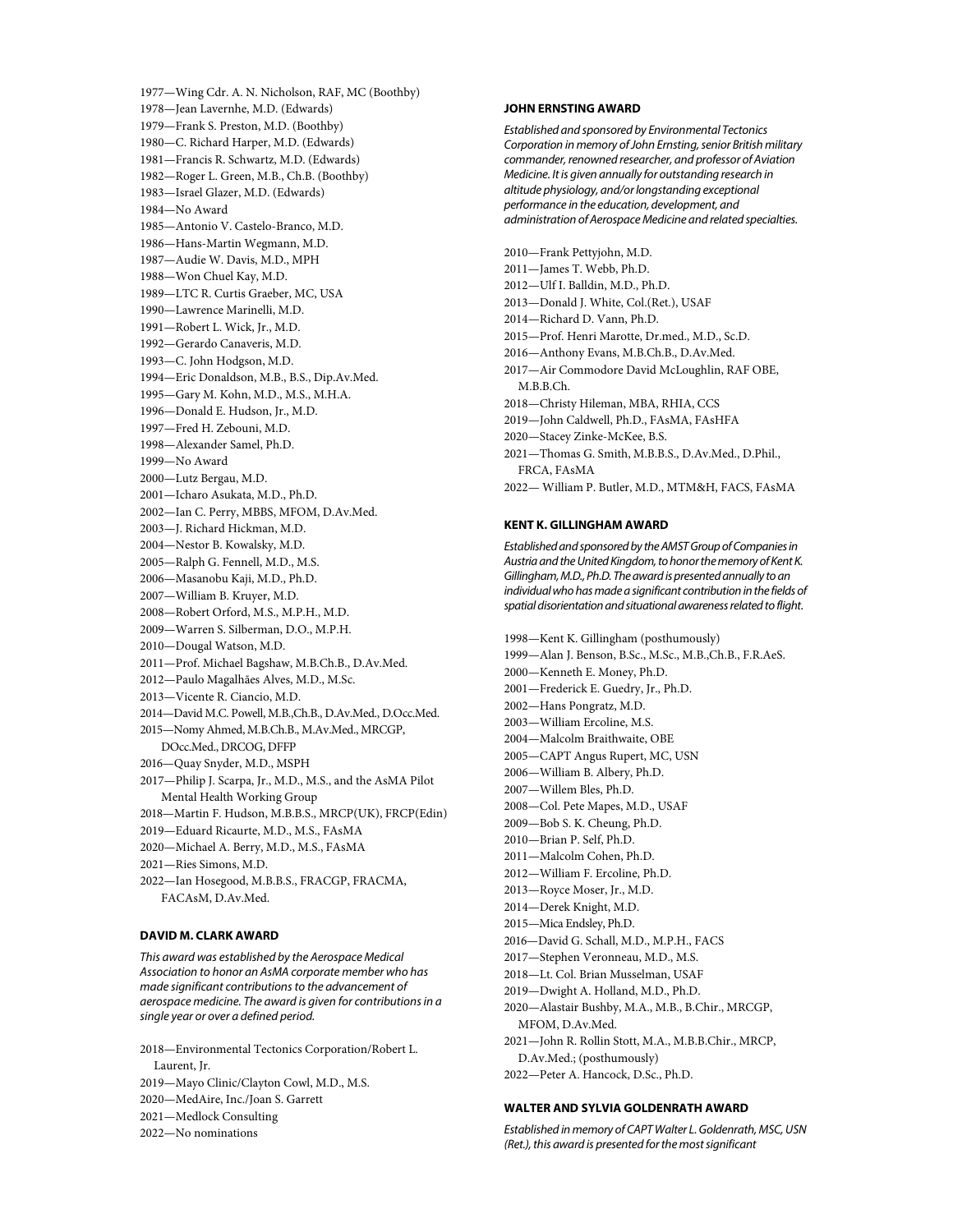*contribution in the field of aerospace physiology. It was created at the bequest of CAPT Goldenrath and is funded by the Walter and Sylvia Goldenrath Endowed Fund.*

2012—CAPT Walter Goldenrath, MSC, USN (Ret.) (Posthumously) 2013—CDR Richard V. Folga, USN, MSC 2014—Harry L. Gibbons, M.D., M.P.H. 2015—Col. Donald J. White, USAF (Ret.), FRAeS, FAsHFA, FAsMA 2016—Maj. Jaime R. Harvey, USAF, BSC 2017—Jeff Sventek, M.S., CAsP 2018—Troy P. Faaborg, M.S., CAsP 2019—Thomas Massa, M.S. 2020—Brian Musselman, CAsP, FAsMA 2021—Vincent Musashi, M.S., CAsP, FAsMA 2022—Deborah J. White, Ph.D., M.B.A., M.A., FAsMA, CAsP

#### **WON CHUEL KAY AWARD**

*Established by the Korean Aerospace Medical Association in honor of Won Chuel Kay, M.D., a former Surgeon General of the Korean Air Force, founder and first Medical Director of Korean Airlines, and first President of the Korean Aerospace Medical Assoication. This Award is presented annually to a member who has made outstanding contributions to international aerospace medicine. The award is sponsored by the Korean Aerospace Medical Association.*

2001—Won Chuel Kay, M.D., M.P.H., D.M.Sc. (posthumously) 2002—Charles A. Berry, M.D. 2003—Silvio Finkelstein, M.D. 2004—Israel Glazer, M.D. 2005—Dwight Holland, Ph.D. 2006—Gen. Robert Auffret, FAF(Ret.), M.D., Ph.D. (posthumously) 2007—Claude Thibeault, M.D. 2008—Anthony Evans, B.Sc., M.Sc., M.B.Ch.B. 2009—Tomaz F. Kozelj, M.D. 2010—Yehezkel Geoffrey Caine, M.D., M.Sc. 2011—Jarnail Singh, M.D. 2012—Volker Damann, M.D. 2013—Prof. Dr. Hans A. Pongratz (Col., Ret., GAF, MC) 2014—Melchor J. Antuñano, M.D., M.S. 2015—Lorenzo Vargas-Alfaro, M.D., FAsMA 2016—Michael A. Berry, M.D., M.S. 2017—Francisco Rios Tejada, M.D., Ph.D. 2018—Carlos Staff, M.D., FAsMA 2019—Gordon Cable, M.B.B.S. (Hons.), ACCAM (Monash) 2020—Robert Orford, M.D., CM, M.S., M.P.H. 2021—Robin F. Griffiths, M.B.Ch.B.(Hons.), FAFPHM, FAFOEM, FFOM, FFOM(I)

## **JOE KERWIN AWARD**

*Established and sponsored by Wyle Laboratoires now KBR,to honor Joseph Kerwin, astronaut and physician. It is given annually for advances in the understanding of human physiology during spaceflight and innovation in the practice of Space Medicine to support optimal human health and performance in space.* 

2010—Michael R. Barratt, M.D. 2011—John Charles, Ph.D. 2012—Jay C. Buckey, Jr., M.D.

2013—Chiaki Mukai, M.D., Ph.D. 2014—Mark Campbell, M.D. 2015—Jonathan B. Clark, M.D., M.P.H. 2016—James M. Vanderploeg, M.D., M.P.H. 2017—Richard Scheuring, D.O., M.S. 2018—Erik L. Antonsen, M.D., Ph.D., M.S., FAAEM, FACEP 2019—Tina Bayuse, Pharm.D., R.Ph. 2020—Jeffrey R. Davis, M.D., M.S. 2021—Smith L. Johnston, III, M.D., M.S., FAsMA 2022—Serena Auñon-Chancelor, M.D., FAsMA, CAsP

### **MARY T. KLINKER AWARD**

*Established by the Flight Nurse Section in 1968 and became an official AsMA award in 1972. In 1978 it was renamed in memory of Mary T. Klinker, who was killed in a C-5A crash while performing a humanitarian mission. The award is given annually to recognize significant contributions to, or achievements in, the field of aeromedical evacuation. Sponsored by the Douglas Aircraft Company of the McDonnell Douglas Corporation until 1992, by Novartis Pharmaceuticals until 2003, by AsMAuntil 2009, then by Impact Instrumentation, Inc., until 2014. It is currently sponsored by ZOLL Medical Corporation.*

1968—Maj. Virginia M. Alena, USAF, NC 1969—Maj. Helen Kopczynski, USAF, NC 1970—Lt. Col. Pearl E. Tucker, USAF, NC 1971—Capt. Gertrude M. Campbell, USAF, NC 1972—Capt. Anne R. Spurlin, USAFR, NC 1973—Capt. Mary K. Littlejohn, USAF, NC 1974—Capt. LaDonn B. Cramer, USAF, NC 1975—Lt. Col. Patricia A. Farrell, USAF, NC 1976—Lt. Col. Dorothy R. Novotny, USAF, NC 1977—Lt. Col. Mary M. Thomas, USAF, NC 1978—Brig. Gen. Claire M. Garrecht, USAF, NC 1979—Lt. Col. Phyllis N. Goins, USAF, NC 1980—Lt. Col. Margaret M. Korach, USAF, NC 1981—Lt. Col. Melba M. Gillane, USAF, NC 1982—Lt. Col. Norma Jean Butler, USAF, NC 1983—Col. Mary Lou Havens, USAF, NC 1984—Maj. Karen D. Kimmel, USAF, NC 1985—Lt. Col. Margaret A. Siebold, USAF, NC 1986—Capt. Grady F. Allen, USAF, NC 1987—Maj. Sandra L. Stanley, USAF, NC 1988—Maj. Patricia A. Land, USAF, NC 1989—Lt. Col. Sharon L. McConnell, USAF, NC 1990—Capt. Nancy M. Chaloult, USAF, NC 1991—Maj. George A. Tirabassi, Jr., USAF, NC 1992—Maj. Gail Parker, USAF, NC 1993—Lt. Col. Marian B. Sides, USAFR, NC 1994—Lt. Col. Linda L. Brickley, USAF, NC 1995—Lt. Col. Eileen Hadbavny, USAFR, NC 1996—Maj. Julia M. Read, CAF 1997—Lt. Col. Sheila A. Millette, USAF, NC 1998—Lt. Col. Marlon Kirk Nailling, USAF, NC 1999—Maj. Virginia Schneider, ANG, NC 2000—Jillian R. Barclay, R.N., M.Ed. 2001—Lt. Col. Charles R. Tupper, USAF, NC 2002—Lisa Dedecker, M.S. 2003—Diane L. Fletcher, M.S.N. 2004—Col. Martha A. Stowe, USAF, NC 2005—Col. Penny Pierce, Ph.D., RN, USAFR, NC 2006—Dan Roper, RN, CEN, CFRN 2007—Maj. Christopher T. Paige, NC, USN

2008—Lt.Com. Christine Cloutier, CAF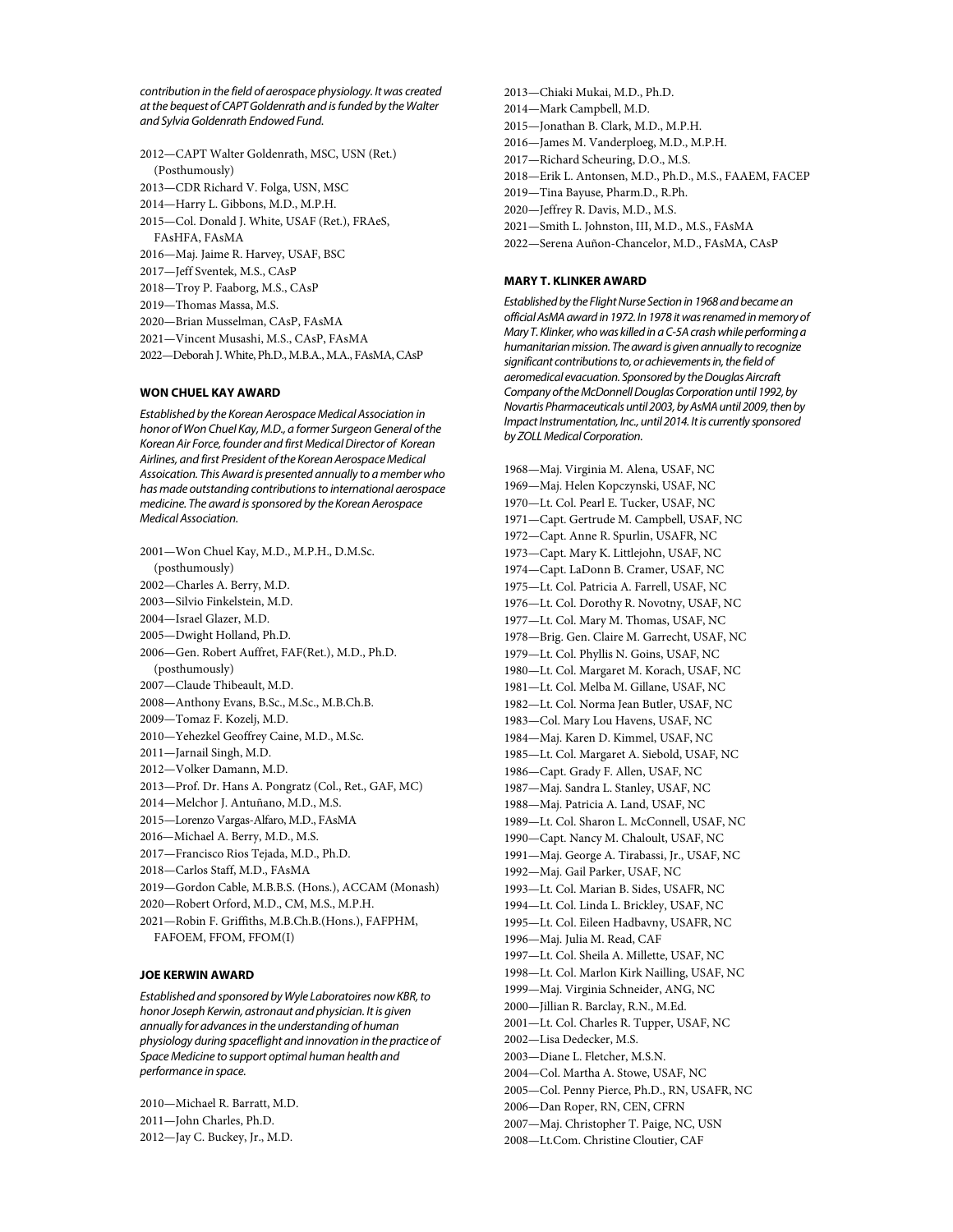2009—Cathy Dibiase, RN, BSN 2010—Eleanor Carolyn Jarrett, B.S. 2011—Lt.Col. Nora Taylor, USAFR, NC 2012— Wg. Cdr. Ian Mollan, RAF, D.Av.Med. 2013—Lt. Col. Kimberly L. Barber, USAF, NC 2014—Randall T. Rodgers, B.A., M.A. 2015—Flt. Lt. Belinda Mollan, RAF 2016—Mary F. "Bunny" Foley, B.S., R.N. 2017—J. Karen Klingenberger, BSN, M.D., M.P.H. 2018—Tamar Averett-Brauer, MN, RN 2019—David O'Brien, M.D., M.P.H., CPE 2020—Kathleen Flarity, DNP, Ph.D., CEN, CFRN, FAEN 2021—Benjamin Johansen, M.D., M.P.H.

2022—No nominations

### **SIDNEY D. LEVERETT, JR. ENVIRONMENTAL SCIENCE AWARD**

*In memory of Sidney D. Leverett, Jr., Ph.D., this award is presented annually to an individual who has made a significant contribution in the field of environmental medicine through a publication in* Aviation, Space, and Environmental Medicine *or by activities conducted in support of aerospace systems operation. Sponsored by the McDonnell Douglas Corp. from 1978–1991 and by Bank of America from 1992–2001, it is currently sponsored by Environmental Tectonics Corp.*

1978—Ralph R. Bollinger, M.D. 1979—Christian J. Lambertsen, M.D. 1980—Russell R. Burton, Ph.D., DVM 1981—Karl E. Klein, Dr.med. 1982—Esar Shvartz, Ph.D. 1983—Michael T. Lategola, Ph.D. 1984—Col. Michael G. MacNaughton, USAF, BSC 1985—Malcolm M. Cohen, Ph.D. 1986—Lawrence E. Armstrong, Ph.D. 1987—Mark E. Bradley, M.D. 1988—D. R. Leitch, M.B., Ph.D. 1989—James S. Waligora, M.S. 1990—Col. Paul F. Fallon, USAF, BSC 1991—Ian R. Hill, O.B.E., M.A., M.D., Ph.D. L.D.S. 1992—Richard J. Dennis, O.D., M.S. 1993—CDR Guy R. Banta, MSC, USN 1994—Jack P. Landolt, Ph.D. 1995—No Award 1996—Leonard S. Goodman, Ph.D. 1997—Joan Vernikos, Ph.D. 1998—Capt. Bruce Bain, CAF 1999—James T. Webb, Ph.D. 2000—Bob S. K. Cheung, M.D. 2001—William R. Ercoline, M.S. 2002—Xi-Qing Sun, M.D. 2003—Andrew A. Pilmanis, Ph.D. 2004—Barry S. Shender, Ph.D. 2005—Jan Risberg 2006—Victor A. Convertino, Ph.D. 2007—Benissee Lester, M.D. 2008—CAPT Dave Hiland, M.P.H., D.O. 2009—Joseph P. Kerwin, M.D. 2010—Valerie E. Martindale, Ph.D. 2011—CAPT David J. Tanzer, MC, FS, USN 2012—Dwight Holland, M.D., Ph.D. 2013—Prof. Ola Eiken, M.D., Ph.D. 2014—Su-Jiang Xie, Ph.D., M.D. 2015—Gregg A. Bendrick, M.D., M.P.H., M.S.

2016—Peter A. Hancock, D.Sc., Ph.D. 2017—Richard DeWeese, B.Sc. 2018—Duane Pierson, Ph.D. 2019—No nominations 2020—No nominations 2021—Jeremy Beer, Ph.D. 2022—No nominations

### **ERIC LILJENCRANTZ AWARD**

*Established in memory of CDR Eric Liljencrantz, MC, USN, whose brilliant career in aviation medicine was cut short by his death in an airplane accident in 1942. It is given annually to honor excellence as an educator in aerospace medicine, or basic research into the problems of acceleration, altitude, or weightlessness. Sponsored by GlaxoSmithKline Pharmaceuticals for many years, it is currently sponsored by Aerospace Medical PLC.*

1957—Col. John P. Stapp, USAF, MC 1958—Brig. Gen. Victor A. Byrnes, USAF(Ret) 1959—CAPT Edward L. Beckman, MC, USN 1960—James D. Hardy, Ph.D. 1961—CAPT Ashton Graybiel, MC, USN 1962—Wilbur R. Franks, M.D. 1963—Earl H. Wood, M.D. 1964—CAPT Ralph L. Christy, MC, USN 1965—David M. Clark, D.Sc. 1966—Henning E. von Gierke, Dr.Eng. 1967—Charles F. Gell, M.D., D.Sc. 1968—Edward J. Baldes, Ph.D. 1969—CAPT Roger G. Ireland, MC, USN 1970—Sidney D. Leverett, Jr., Ph.D. 1971—Otto H. Gauer, M.D. 1972—CAPT Marvin D. Courtney, MC, USN 1973—Adolf P. Gagge, Ph.D. 1974—CDR Donald J. Sass, MC, USN 1975—Wing Cdr. John Ernsting, RAF, MC 1976—Ulrich C. Luft, M.D., Ph.D. 1977—Channing L. Ewing, M.D. 1978—Gp. Capt. Peter Howard, RAF, MC 1979—Leon Kazarian, Dr.Eng. 1980—Harold Sandler, M.D. 1981—Col. Robert Auffret, FAF, MC 1982—Paul C. Rambaut, Sc.D., MPH 1983—James W. Brinkley, B.S. 1984—Richard L. Miller, Ph.D. 1985—James G. Gaume, M.D. 1986—Kenneth N. Ackles, Ph.D. 1987—Gp. Capt. David H. Glaister, RAF 1988—Russell R. Burton, Ph.D., DVM 1989—Ulf I. Balldin, M.D., Ph.D. 1990—John E. Greenleaf, Ph.D. 1991—Frederick E. Guedry, Jr., Ph.D. 1992—Alan J. Benson, B.Sc., M.Sc., M.B., Ch.B. 1993—Fred Buick, Ph.D. 1994—Wg. Cdr. A.R.J. Prior, RAF 1995—Silvio Finkelstein, M.D. 1996—John W. Frazier 1997—Tamata L. Chelette, Ph.D. 1998—Jean Michel Clere, Ph.D. 1999—William D. Fraser, B.A., B.Sc., M.Sc. 2000—Roy L. DeHart, M.D. 2001—Royce Moser, Jr., M.D., M.P.H. 2002—Lloyd D. Tripp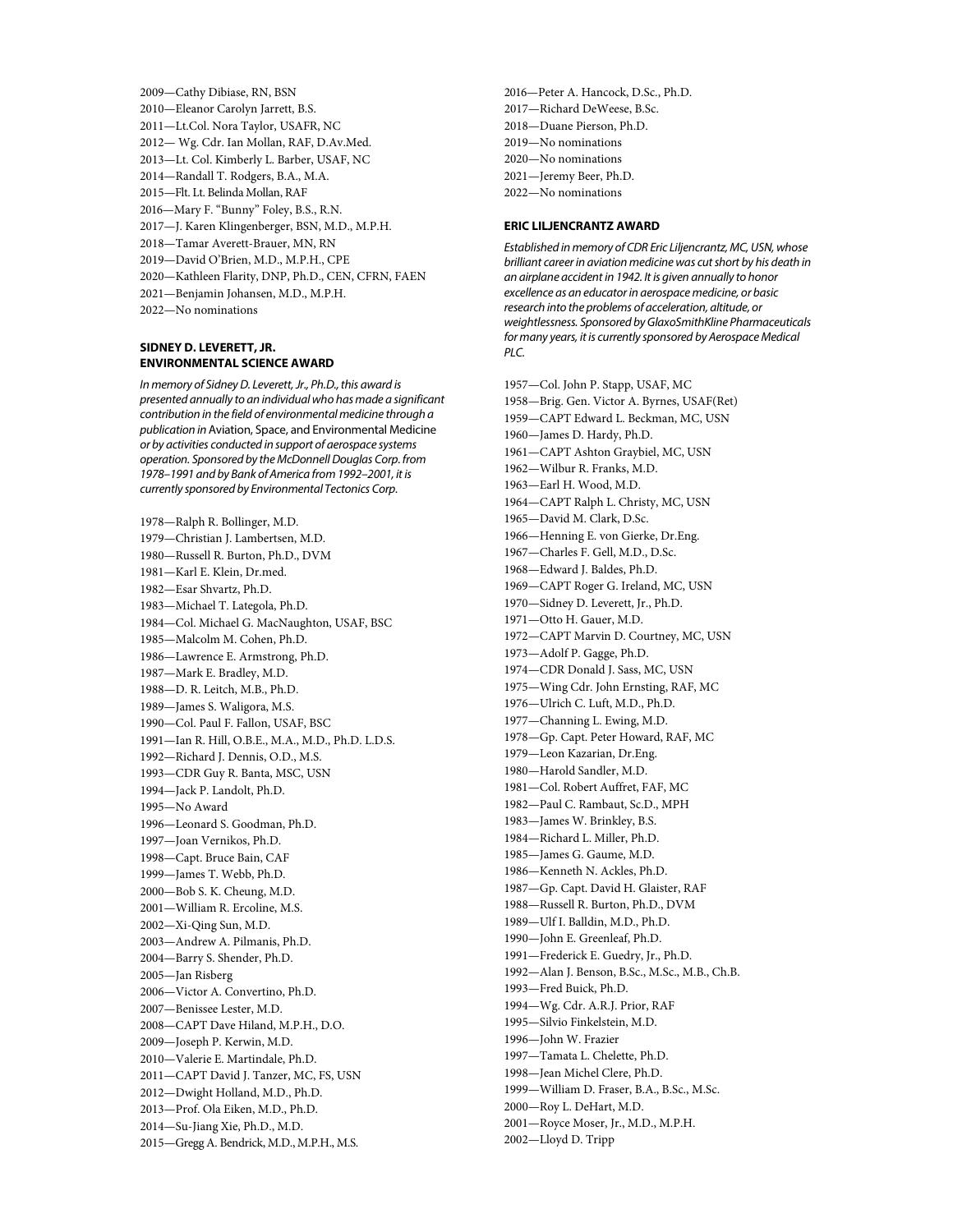2003—Melchor J. Antuñano, M.D., M.S. 2004—Barry S. Shender, Ph.D. 2005—Dr. med. Peter W. Frank 2006—Gp. Capt. David P. Gradwell, B.Sc., Ph.D., M.B.Ch.B., D.Av.Med., RAF 2007—Estrella M. Forster, Ph.D. 2008—Andy Pilmanis, Ph.D. 2009—Richard T. Jennings, M.D. 2010—Larry P. Krock, Ph.D. 2011—K Jeffrey Myers, M.D. 2012—Thomas F. Luna, M.D., M.P.H. 2013—Col. David B. Rhodes, USAF, MC 2014—Wg. Cdr. Nicholas Green, M.B.B.S., Ph.D., D.Av.Med., MRAeS, RAF 2015—Col. Robert M. Shaffstall, USAF (Ret.) 2016—J. Lynn Caldwell, B.S., M.A., Ph.D. 2017—Richard A. Allnut, M.D., M.P.H. 2018—Tarah Castleberry, D.O., M.P.H. 2019—Thomas Smith, M.B.B.S., ACCAM, D.Phil. 2020—Stephen Véronneau, M.D., M.S., LMCC, FAsMA 2021—Leonid Hrebien, Ph.D., FAsMA, FAsHFA 2022—Rebecca Blue, M.D., M.P.H.

## **RAYMOND F. LONGACRE AWARD**

*Established to honor the memory of MAJ Raymond F. Longacre, MC, USA. It is given annually for outstanding accomplishment in the psychological and psychiatric aspects of aerospace medicine. Sponsored by Eli Lilly Co. until 1979 and by the Bank of America until 2009, then by Genevolve Vision Diagnostics, Inc. until 2013. It is currently sponsored by the Aerospace Human Factors Association.*

1947—Ross A. McFarland, Ph.D. 1948—Detlev W. Bronk, Ph.D. 1949—Sir Charles P. Symonds 1950—Donald W. Hastings, M.D. 1951—Col. Neeley C. Mashburn, USAF(Ret) 1952—Sir Frederick Bartlett 1953—Walter F. Grether, Ph.D. 1954—John C. Flanagan, Ph.D. 1955—Ray R. Grinker, M.D. 1956—Saul B. Sells, Ph.D. 1957—Brig. Gen. Eugen G. Reinartz, USAF, MC 1958—Col. Harry G. Moseley, USAF, MC 1959—Capt. George E. Ruff, USAF, MC 1960—Brant Clark, Ph.D. 1961—CAPT Philip B. Phillips, MC, USN 1962—George T. Hauty, Ph.D. 1963—Henry A. Imus, Ph.D. 1964—Frederick H. Rohles, Ph.D. 1965—Anchard F. Zeller, Ph.D. 1966—Richard Trumbull, Ph.D. 1967—Col. Don E. Flinn, USAF, MC 1968—Frederick E. Guedry, Jr., Ph.D. 1969—Bryce O. Hartman, Ph.D. 1970—CAPT Roger F. Reinhardt, MC, USN 1971—William E. Collins, Ph.D. 1972—Rosalie K. Ambler 1973—Claude J. Blanc, M.D. 1974—Herbert C. Haynes, M.D. 1975—Alan J. Benson, M.B., Ch.B. 1976—W. Dean Chiles, Ph.D. 1977—CAPT Joseph A. Pursch, MC, USN 1978—Col. Carlos J. G. Perry, USAF, MC

1979—Gloria Twine Chisum, Ph.D. 1980—Barton Pakull, M.D. 1981—Lt. Gen. Isao Kuroda, JASDF 1982—Richard A. Levy, M.D. 1983—Col. David R. Jones, USAF, MC 1984—Col. Robert D. O'Donnell, USAF 1985—John C. Duffy, M.D. 1986—Gp. Capt. Anthony N. Nicholson, RAF, MC 1987—James F. Parker, Ph.D. 1988—Richard I. Thackray, Ph.D. 1989—Malcolm M.Cohen, Ph.D. 1990—John K. Lauber, Ph.D. 1991—Yuko Nagasawa, Ph.D. 1992—Henry L. Taylor, Ph.D. 1993—Robert S. Kennedy, Ph.D. 1994—Patricia A. Santy, M.D. 1995—John C. Patterson, Ph.D. 1996—Yukiko Kakimoto, Ph.D. 1997—David A. Schroeder, Ph.D. 1998—Henry W. Mertens, Ph.D. 1999—Nick Kanas, M.D. 2000—Jennifer S. Berg, M.D. 2001—Jeffrey L. Moore, Ph.D. 2002—No award 2003—Raymond E. King, Psy.D. 2004—Royden W. Marsh, M.D., Col. USAF, MC (Ret.) 2005—Lt. Col. Joseph D. Callister, USAF, B.Sc. 2006—Donald E. Hudson, Jr., M.D., M.P.H. 2007—Carol A. Manning, Ph.D. 2008—Peter Hancock, Ph.D. 2009—David F. Dinges, Ph.D. 2010—Norbert Kraft, M.D. 2011—Scott A. Shappell, Ph.D. 2012—Marvin M. Lange, M.D. 2013—Christopher F. Flynn, M.D. 2014—Col. Kent D. McDonald, USAF, MC 2015—Thomas E. Nesthus, Ph.D. 2016—Arlene Saitzyk, Ph.D. 2017—Vivianne Fonne, M.S. 2018—Johnené Vardiman-Ditmanson, M.S., LCDC, SAP 2019—Quay Snyder, M.D., MSPH 2020—Gary E. Beven, M.D. 2021—Robert Mulcahy, M.D., M.P.H. 2022—Matthew Dumstorf, M.D., M.S.

#### **THEODORE C. LYSTER AWARD**

*Established to honor the memory of Brig. Gen. Theodore C. Lyster, the first Chief Surgeon, Aviation Section, United States Army Signal Corps. It is given annually for outstanding achievement in the general field of aerospace medicine. Sponsored by Purdue Frederick Co., Keith Loring Gentilcore Memorial Fund until 1988, by Atlantic Richfield Company from 1989–1992, and by Lockheed-Martin Space Operationsfrom 1993–2009, \ by Eagle Applied Sciences, LLC, 2010–2014. It is currently sponsored by the Army Aviation Medical Association.*

1947—Louis H. Bauer, M.D. 1948—Wilbur R. Franks, M.D. 1949—Maj. Gen. Harry G. Armstrong, USAF, MC 1950—CAPT Ashton Graybiel, MC, USN 1951—RADM B. Groesbeck, Jr., MC, USN 1952—Kenneth E. Evelyn, M.D. 1953—CAPT Wilbur E. Kellum, MC, USN 1954—W. R. Stovall, M.D.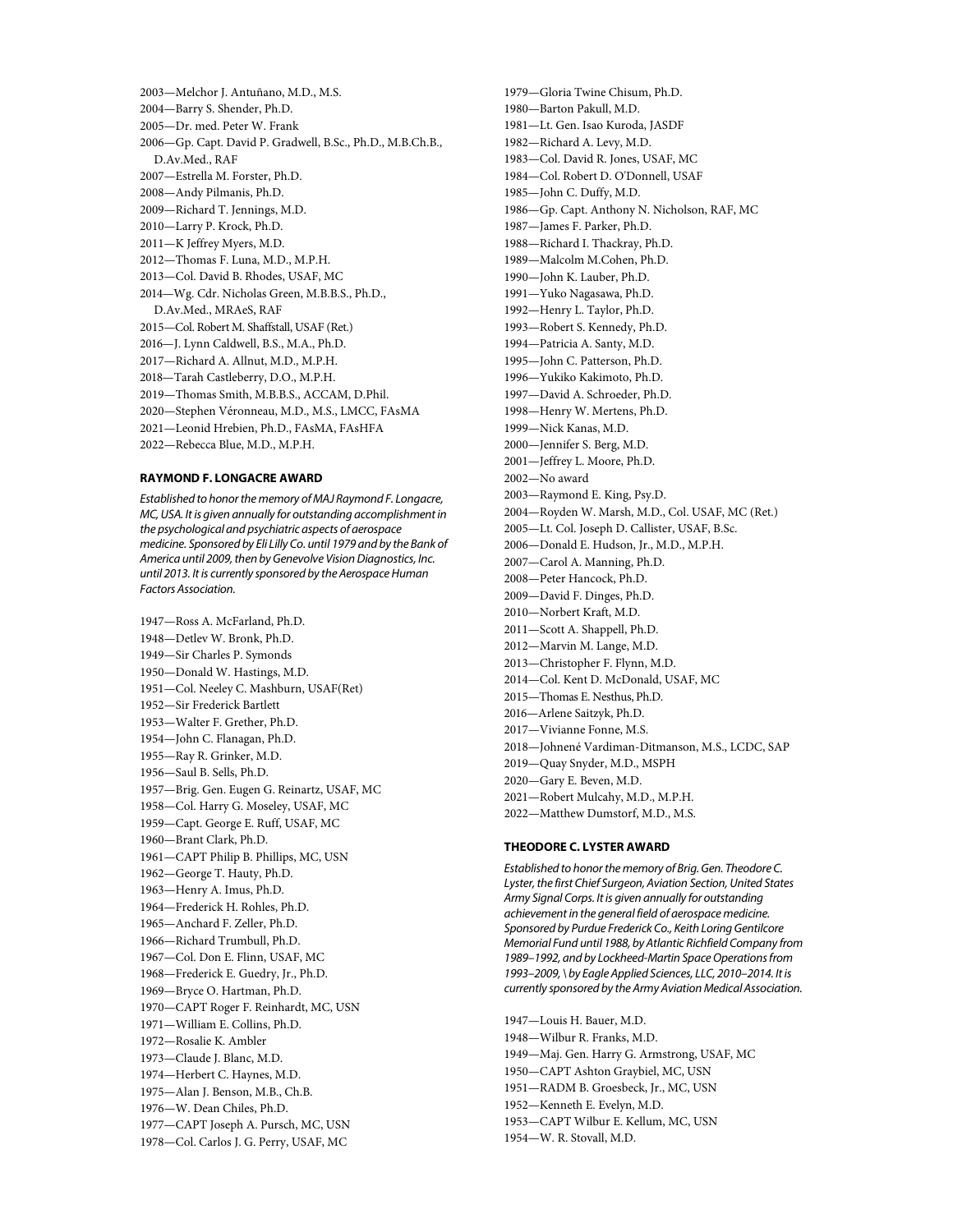1955—Brig. Gen. Otis O. Benson, Jr., MC, USN 1956—Brig. Gen. Don Flickinger, USAF, MC 1957—CAPT Charles F. Gell, MC, USN 1958—Hubertus Strughold, M.D. 1959—CAPT Clifford P. Phoebus, MC, USN 1960—Air Cdre. A. G. Corbet, RCAF 1961—Air Cdre. William K. Stewart, RAF 1962—Robert J. Benford, M.D. 1963—Maj. Gen. M. Samuel White, USAF, MC 1964—W. Randolph Lovelace II, M.D. 1965—William J. Kennard, M.D. 1966—Brig. Gen. Eugen G. Reinartz, USAF, MC 1967—Brig. Gen. John M. Talbott, USAF, MC 1968—Jan H. Tillisch, M.D. 1969—Ludwig G. Lederer, M.D. 1970—George J. Kidera, M.D. 1971—John P. Marbarger, Ph.D. 1972—Joseph P. Pollard, M.D. 1973—Andre Allard, M.D. 1974—Col. Stanley C. White, USAF, MC 1975—Merrill H. Goodwin, M.D. 1976—Maj. Gen. Heinz S. Fuchs, GAF, MC 1977—MG Spurgeon H. Neel, MC, USA 1978—J. Robert Dille, M.D. 1979—Col. Thomas J. Tredici, USAF, MC 1980—CAPT Robert E. Mitchell, MC, USN 1981—Maj. Gen. Edgard Evrard, BAF(Ret) 1982—Charles A. Berry, M.D., MPH 1983—Earl H. Wood, M.D., Ph.D. 1984—Stanley R. Mohler, M.D. 1985—Lt. Gen. Gaetano M. Rotondo, IAF, MC 1986—Roy L. DeHart, M.D. 1987—Col. James R. Hickman, Jr., USAF, MC 1988—Royce Moser, Jr., M.D. 1989—J. Richard Allen, M.B., B.S. 1990—Rufus R. Hessberg, M.D. 1991—COL Robert R. McMeekin, MC, USA 1992—Jean Lavernhe, M.D. 1993—Robert G. Self, M.D. 1994—Roger U. Bisson, M.D., M.P.H. 1995—LTC Cherry L. Gaffney, MC, USA 1996—Brig. Gen. James E. Whinnery, USAF, MC 1997—No award 1998—Larry P. Krock, Ph.D. 1999—CAPT Robert E. Hain, MC, USN 2000—James C. Baker, M.D. 2001—Col. Rodger D. Vanderbeek, USAF, MC 2002—Russell B. Rayman, M.D. 2003—Claus Curdt-Christiansen, M.D., D.Av.Med. 2004—Jon Jordan, M.D., J.D. 2005—John D. (Jack) Hastings, M.D. 2006—Robin E. Dodge, M.D. 2007—Chiharu Sekiguchi, M.D. 2008—Jeff Davis, M.S., M.D. 2009—Capt. Kris M. Belland, MC, USN 2010—Warren S. Silberman, D.O., M.P.H. 2011—Gary Gray, M.D., Ph.D. 2012—Douglas J. Ivan, M.D. 2013—Modesto M. Garay, M.D. 2014—Frederick E. Tilton, M.D., M.P.H. 2015—Christopher J. Brooks, OMM, OStJ, CD, M.B.Ch.B., FFOM, D.Av.Med. 2016—Andrew C. Marchiando, M.D., M.P.H.

2017—James R. Fraser, M.D. 2018—Hernando J. Ortega, Jr., M.D., M.P.H. 2019—Stephen Goodman, M.D., FAsMA 2020—Gordon Cable, M.B.B.S. (Hons.), ACCAM (Monash), P.G.Dip.Av.Med. (Otago), GDOHSM (Adelaide) 2021—Anil S. Menon, M.D., M.P.H., M.S. 2022—Nereyda Sevilla, M.P.H., Ph.D., CAsP

### **MARIE MARVINGT AWARD**

*Established and sponsored by the French Aerospace Medical Association in memory of Marie Marvingt, a pioneer French pilot and surgical nurse who, for more than 50 years, actively and untiringly involved herself in the conception and development of air ambulance services and in the education of the general public regarding their use and benefits. The award is presented annually to honor excellence and innovation in aerospace medicine.*

2005—David M. Lam, M.D., M.P.H. 2006—Stanley R. Mohler, M.D., M.A. 2007—Brig. Gen. Thomas Travis, M.D., USAF 2008—Robert Dille, M.P.H., M.D. 2009—Mary F. Foley, B.S. 2010—Anthony P. Tvaryanas, M.D. 2011—Erich Rödig, Brig. Gen.(Ret.), GAF, Dr. med. 2012—Quay Snyder, M.D., M.S.P.H. 2013—Harriet Lester, M.D. 2014—Lawrence Steinkraus, M.D., M.P.H. 2015—Susan Ip Jewell, M.D. 2016—Daniel Buckland, M.D., Ph.D. 2017—Charles "Chuck" DeJohn, M.S., D.O., M.P.H. 2018—Jeffery C. Chancellor, M.S. 2019—Vincent Feuille, M.D. 2020—Michael Schmidt, Ph.D. 2021—Lindsey K. McIntire, M.Sc. 2022—Daniel Berry, D.O., Ph.D.

#### **HARRY G. MOSELEY AWARD**

*Established in memory of Col. Harry G. Moseley, USAF, MC, in recognition of his material contributions to flight safety. It is given annually for the most outstanding contribution to flight safety. Sponsored by the Lockheed-Martin Corporation.*

1961—CAPT Carl E. Wilbur, MC, USN 1962—Col. F. M. Townsend, USAF, MC 1963—Brig. Gen. Kenneth E. Pletcher, USAF, MC 1964—Capt. W. Harley Davidson, USAF, MC 1965—CAPT Richard E. Luehrs, MC, USN 1966—CAPT Roland A. Bosee, MSC, USN 1967—Maj. Richard M. Chubb, USAF, MC 1968—John J. Swearingen 1969—W/C David I. Fryer, RAF, MC 1970—Ernest B. McFadden 1971—William J. Reals, M.D. 1972—A. Howard Hasbrook 1973—CAPT Frank H. Austin, Jr., MC, USN 1974—Stanley R. Mohler, M.D. 1975—Richard G. Snyder, Ph.D. 1976—Harry W. Orlady 1977—Homer L. Reighard, M.D. 1978—J. D. Garner 1979—Anchard F. Zeller, Ph.D. 1980—Kenneth M. Beers, M.D. 1981—Col. Royce Moser, Jr., USAF, MC 1982—William R. Kirkham, M.D., Ph.D.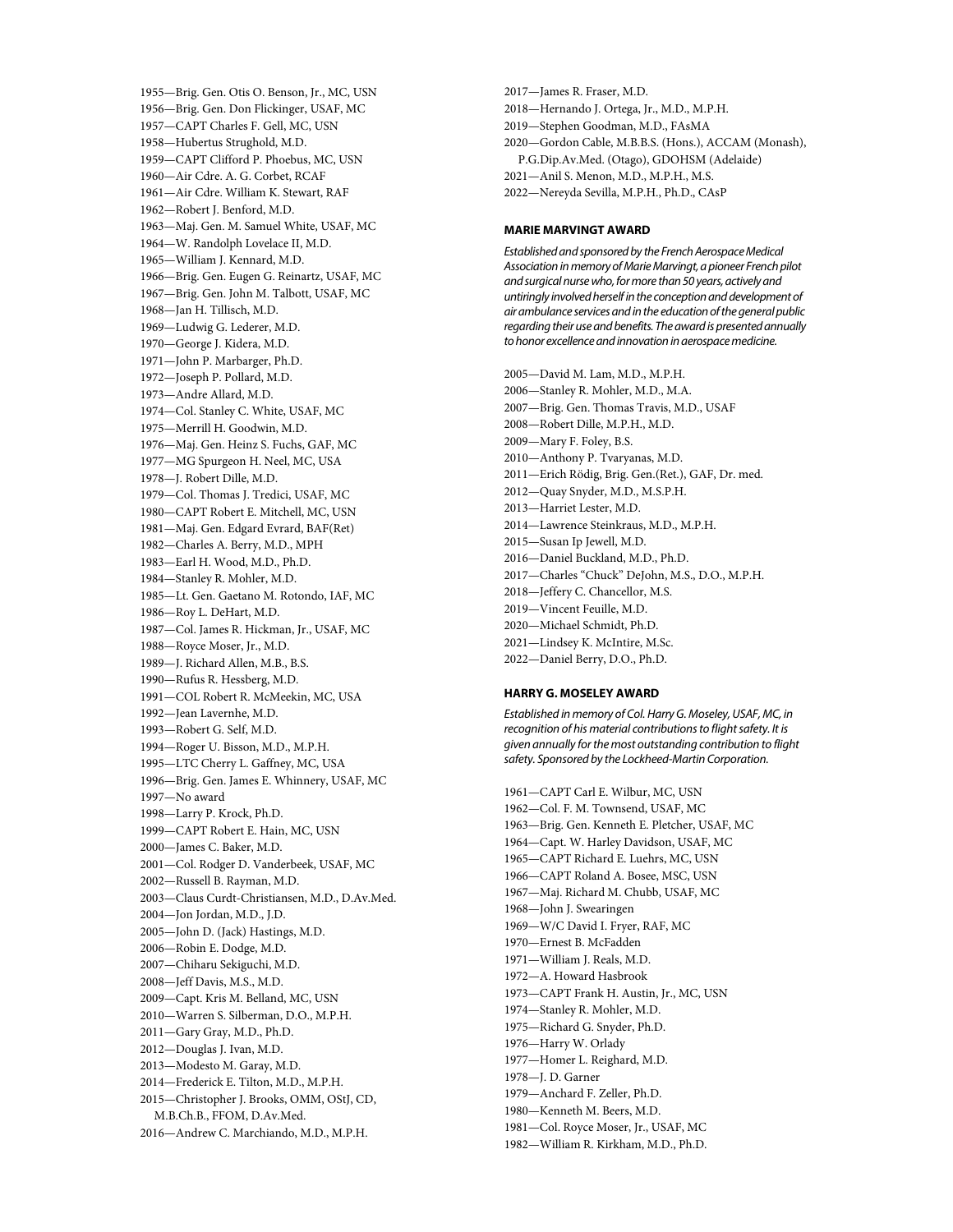1983—Harry L. Gibbons, M.D., MPH 1984—Kent K. Gillingham, M.D. 1985—Silvio Finkelstein, M.D. 1986—Col. Grant B. McNaughton, USAF, MC 1987—J. Robert Dille, M.D. 1988—Richard F. Chandler 1989—Col. G. Kress Lochridge, USAF, MC 1990—Air Como. John Ernsting, RAF 1991—Stanley C. Knapp, M.D., M.P.H. 1992—No Award 1993—CAPT Steven E. Hart, MC, USN 1994—William B. Albery, M.D. 1995—William F. Storm, Ph.D. 1996—Col. William E. Berkley, USAF 1997—Francis S. "Ted" Knox, III, Ph.D. 1998—William E. Collins, Ph.D. 1999—Col. Geoffrey W. McCarthy, USAF, MC 2000—Vincent W. Musashe, M.S. 2001—Mitchell A. Garber, M.D., M.P.H. 2002—Clark Davenport, M.S. 2003—Scott A. Shappell, Ph.D., & Douglas A. Wiegmann, Ph.D. 2004—CAPT. Nicholas L. Webster, M.D., MPH, MC, USNR 2005—Lt. Col. Donald J. White, USAF, B.Sc. 2006—Col. Peter B. Mapes, USAF, MC, CFS 2007—John A. Caldwell, Ph.D. 2008—Col. David "Lex" Brown, M.D., USAF 2009—Lt.Col. Kathryn G. Hughes, USAF, MC 2010—Susan P. Baker, M.P.H., SCD (Hon.) 2011—Andrew McKinley, Ph.D. 2012—Andrew H. Bellenkes, Ph.D. 2013—Nicholas L. Webster, M.D., M.P.H. 2014—Thomas E. Nesthus, Ph.D. 2015—Lt. Col. Brian T. Musselman, USAF 2016—Paulo Magalhães Alves, M.D., M.Sc. 2017—Guillermo "Bill" J. Salazr, M.D., M.P.H. 2018—Francisco Rios Tejada, M.D., Ph.D. 2019—John Barson, D.O., M.P.H. 2020—Jochen Hinkelbein, Prof., M.D., FAsMA 2021—Lina Maria Sanchez Rubio, M.D., Ph.D., FAsMA 2022—Todd S. Dart, Ph.D.

## **JOHN PAUL STAPP AWARD**

*Established and sponsored by Environmental Tectonics Corp. to honor Col. John Paul Stapp, USAF (Ret.). The award is given annually to recognize outstanding contributions in the field of aerospace biomechanics and to promote progress in protection from injury resulting from ejection, vibration, or impact.*

1993—Col. John Paul Stapp, USAF(Ret.) 1994—Richard G. Snyder, Ph.D. 1995—James W. Brinkley 1996—Channing L. Ewing, M.D., M.P.H. 1997—COL Dennis F. Shanahan, MC, USA 1998—Maj. Gen. Guryi Stupakov 1999—James P. Henry, M.D., Ph.D. (Posthumously) 2000—James Raddin 2001—Richard F. Chandler 2002—Chandler A. Phillips, M.D., P.E. 2003—Daniel W. Repperger, Ph.D. P.E. 2004—Henning E. von Gierke, Dr. Eng. 2005—Susan P. Baker, M.P.H., Sc.D. (Hon.)

2006—Francis S. "Ted" Knox, III, Ph.D. 2007—Wg.Com. Matthew E. Lewis, RAF, M.B., Ch.B. 2008—Dana Rogers, Ph.D. 2009—Guohua Li, M.D., Dr.PH. 2010—Robert D. Banks, M.D. 2011—Joseph A. Pellettiere, Ph.D. 2012—Michael J. A. Trudgill, M.B.Ch.B. 2013—Robert Billings, B.S., M.A. 2014—David G. Newman, M.B.,B.S., D.Av.Med., M.B.A., Ph.D. 2015—Col. Mark S. Adams, L/RAMC 2016—Richard DeWeese, B.Sc. 2017—Eduard Ricaurte, M.D., M.S. 2018—Phillip Whitley, Ph.D. 2019—Barry Shender, Ph.D., FAsMA 2020—Chris Albery, B.S. 2021—Amanda M. Taylor, B.S., M.S. 2022—Lindley Bark, B.S.

#### **JOHN A. TAMISIEA AWARD**

*Established and sponsored by the Civil Aviation Medical Association in memory of John A. Tamisiea, M.D. Awarded annually to an aviation medical examiner or other individual who has made an outstanding contribution to the art and science of aviation medicine in its application to the general aviation field.*

1963—Herbert F. Fenwick, M.D. 1964—Delazon S. Bostwick, M.D. 1965—Neil E. Baxter, M.D. 1966—George B. McNeely, M.D. 1967—Howard A. Dishongh, M.D. 1968—J. Harold Brown, M.D. 1969—Thomas A. Coates, M.D. 1970—H. D. Vickers, M.D. 1971—William Gillespie, M.D. 1972—James Y. Bradfield, M.D. 1973—Harold N. Brown, M.D. 1974—Luis A. Amezcua-G., M.D. 1975—Robert L. Wick, Jr., M.D. 1976—Harry L. Gibbons, M.D. 1977—Harold V. Ellingson, M.D. 1978—Silvio Finkelstein, M.D. 1979—Audie W. Davis, Jr., M.D. 1980—Charles E. Billings, M.D. 1981—James L. Harris, M.Ed. 1982—Gerald S. Backenstoe, M.D. 1983—D. Owen Coons, M.D., MPH 1984—Milton H. Gordon, M.D. 1985—John C. Lane, M.B., B.S. 1986—Robert F. Lash, M.D. 1987—Col. Russell B. Rayman, USAF, MC 1988—Jon L. Jordan, M.D., J.D. 1989—William H. Hark, M.D. 1990—Charles A. Berry, M.D., M.P.H. 1991—Marion C. Wagnon, M.D. 1992—Robert S. Poole, M.D. 1993—Robin E. Dodge, M.D. 1994—Reizo Kikuchi, M.D., Ph.D. 1995—Melchor Antuñano, M.D. 1996—John D. Hastings, M.D. 1997—Douglas R. Burnett, M.Ed. 1998—Col. Richard S. Williams, USAF, MC 1999—No Award 2000—Halford R. Conwell, M.D.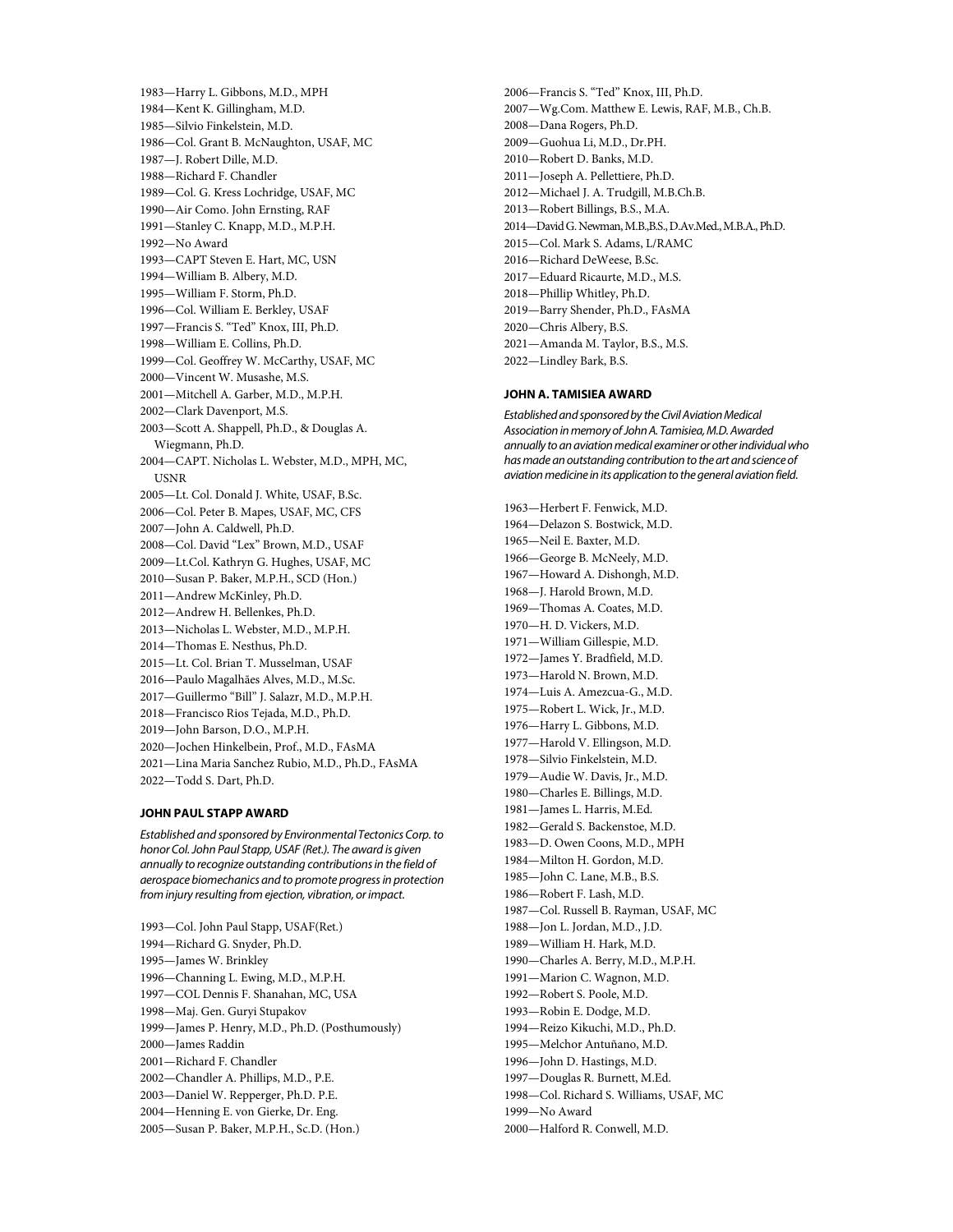2001—Allen J. Parmet, M.D., M.P.H. 2002—No Award 2003—Victor M. Rico-Jaime, M.D. M.S. 2004—Michael A. Berry, M.D., M.S. 2005—Graeme Maclarn, M.B., B.S., D.Av.Med., M.Eng.Sci. 2006—David P. Millett, M.D., M.P.H. 2007—Eduard M. Ricaurte, M.D. 2008—Prof. Dr. Uwe Stueben 2009—Mary A. Cimrmancic, D.D.S. 2010—Guillermo J. Salazar, M.D. 2011—David Salisbury, M.D., Col.(Ret.), CF 2012—David A. Bryman, D.O. 2013—Carlos Staff, M.D. 2014—Pooshan Navathe, M.B.B.S., M.D., B.Ed., M.B.A., Ph.D. 2015—Susan E. Northrup, M.D., M.P.H. 2016—Kevin Herbert, M.B.Ch.B., D.Av.Med. 2017—Mark C. Eidson, M.D. 2018—Paulo Magalhães Alves, M.D., M.Sc. 2019—David G. Schall, M.D., M.P.H., FACS 2020—Farhad Sahiar, M.D., M.S., FAsMA 2021—Warren Silberman, D.O., M.P.H., FAsMA 2022—Clayton Cowl, M.D., M.S.

#### **THOMAS J. AND MARGARET D. TREDICI AWARD**

*The Thomas J. and Margaret D. Tredici Award is given for the most significant contribution to aerospace ophthalmology and vision science. The contribution may be a scientific publication, discovery, procedure, or product that advances the field. The award is funded by an endowment fund from the Tredicis, managed by the Aerospace Medical Association Foundation.*

2013—CAPT Matthew Rings, MC, USN 2014—John Gooch, M.D. 2015—Claudia H. Stern, M.D. 2016—C. Robert Gibson, O.D. 2017—Derek M. Nusbaum, M.D., Ph.D., M.P.H. 2018—Lt. Col. Christopher M. Putnam, USAF 2019—Karina Marshall-Goebel, Ph.D. 2020—Douglas Ivan, M.D., FAsMA, FRAeS 2021—Ari Taniguchi-Shinojima, M.D., Ph.D. 2022—Harriet Lester, M.D., FAsMA, FCAMA, FAAO **ARNOLD D. TUTTLE AWARD**

*Established in memory of Col. Arnold D. Tuttle, USAF, MC. Awarded annually for original research that has made the most significant contribution toward the solution of a challenging problem in aerospace medicine and has been published in*  Aviation, Space, and Environmental Medicine*. Sponsored by United Airlines from 1952-1986; by Atlantic Richfield Company from 1987-1992; and by ZENECA Pharmaceuticals from 1993- 97. Currently sponsored KBR (formerly KBRwyle, formerly Wyle Laboratories).*

1952—Edward H. Lambert, M.D. 1953—James P. Henry, M.D. 1954—John P. Marbarger, Ph.D. 1955—Fred A. Hitchcock, Ph.D. 1956—W. H. Johnson, M.D. 1957—Maj. David G. Simons, USAF, MC 1958—Siegfried J. Gerathewohl, Ph.D. 1959—Lawrence E. Lamb, M.D. 1960—Hermann J. Schaefer,Ph.D. 1961—Lt. Col. Charles A. Berry, USAF, MC 1962—Clayton S. White, M.D. 1963—Charles I. Barron, M.D. 1964—Vincent M. Downey, M. 1965—CAPT Ashton Graybiel, MC, USN 1966—Lt. Col. James F. Culver, USAF, MC 1967—Billy E. Welch, Ph.D. 1968—Dietrich E. Beischer, Ph.D. 1969—Randall M. Chambers, Ph.D. 1970—Christian J. Lambertsen, M.D. 1971—G. Melvill Jones, M.D. 1972—Harold J. von Beckh, M.D. 1973—Surg/Capt John S. P. Rawlins, RN 1974—Henning E. von Gierke, Dr.Eng. 1975—Col. Malcolm C. Lancaster, USAF, MC 1976—Russell R. Burton, Ph.D., DVM 1977—Kent K. Gillingham, M.D., Ph.D. 1978—G. Donald Whedon, M.D. 1979—Carlton E. Melton, Jr., Ph.D. 1980—Sarah A. Nunneley, M.D. 1981—Maj. James E. Whinnery, USAF, MC 1982—Charles M. Winget, Ph.D. 1983—M. Harold Laughlin, Ph.D. 1984—Jerry L. Homick, Ph.D. 1985—James R. Lackner, Ph.D. 1986—John W. Burns, Ph.D. 1987—CPT Warner D. Farr, MC, USA 1988—James E. Whinnery, M.D., Ph.D. 1989—CAPT Alan M. Steinman, MC, USCG 1990—Millard F. Reschke, Ph.D. 1991—Clare Marie Tomaselli, Ph.D., M.D. 1992—Thomas G. Dobie, OBE, M.D., B.Ch., MFOM, F.RAes, FBIM 1993—Hong-Zhang Guo, M.D. 1994—Gordon G. Giesbrecht, Ph.D. 1995—No Award 1996—Lt. Col. Robert D. Banks, CAF, MC 1997—Paul M. Werchan, Ph.D. 1998—LCDR Fred Patterson, MSC, USN 1999—Lt. Col. Thomas C. Hankins, USAF, MC 2000—David G. Newman, M.B.,B.S. 2001—Anthony N. Nicholson, OBE, D.Sc., M.D.(hc) 2002—David Cohen, M.S. 2003—David F. Neri, Ph.D. 2004—Ulf I. Balldin, M.D., Ph.D. 2005—Lt. Col. Michael B. Russo 2006—Michel A. Paul, M.Sc. 2007—Victor A. Convertino, Ph.D. 2008—Grp. Capt. James Ross, M.B.B.S., M.P.H. 2009—David M. C. Powell, FAFOEM 2010—Desmond Connolly, Ph.D., M.A., M.B., B.S. 2011—Bhupinder Singh, M.B.B.S., Dip.Av.Med., M.D. 2012—David A. Self, Ph.D. 2013—Michael J. Cevette, Ph.D. 2014—R. Andy McKinley, Ph.D. 2015—Rebecca S. Blue, M.D., M.P.H. 2016—Kathleen D. Van Benthem, B.Sc.(Hons.), MHS, Ph.D. 2017—Eduard Ricaurte, M.D., M.S. 2018—Douglas Boyd, Ph.D. 2019—Ian P. Curry, B.Med.Sci., BM, B.S., D.Av.Med. 2020—Lonnie G. Petersen, B.A., B.S., M.D., Ph.D., et al. 2021—Karl Rickard Johan Ånell, M.D., & co-authors 2022—Ross Pollock, B.Sc., M.Sc., Ph.D.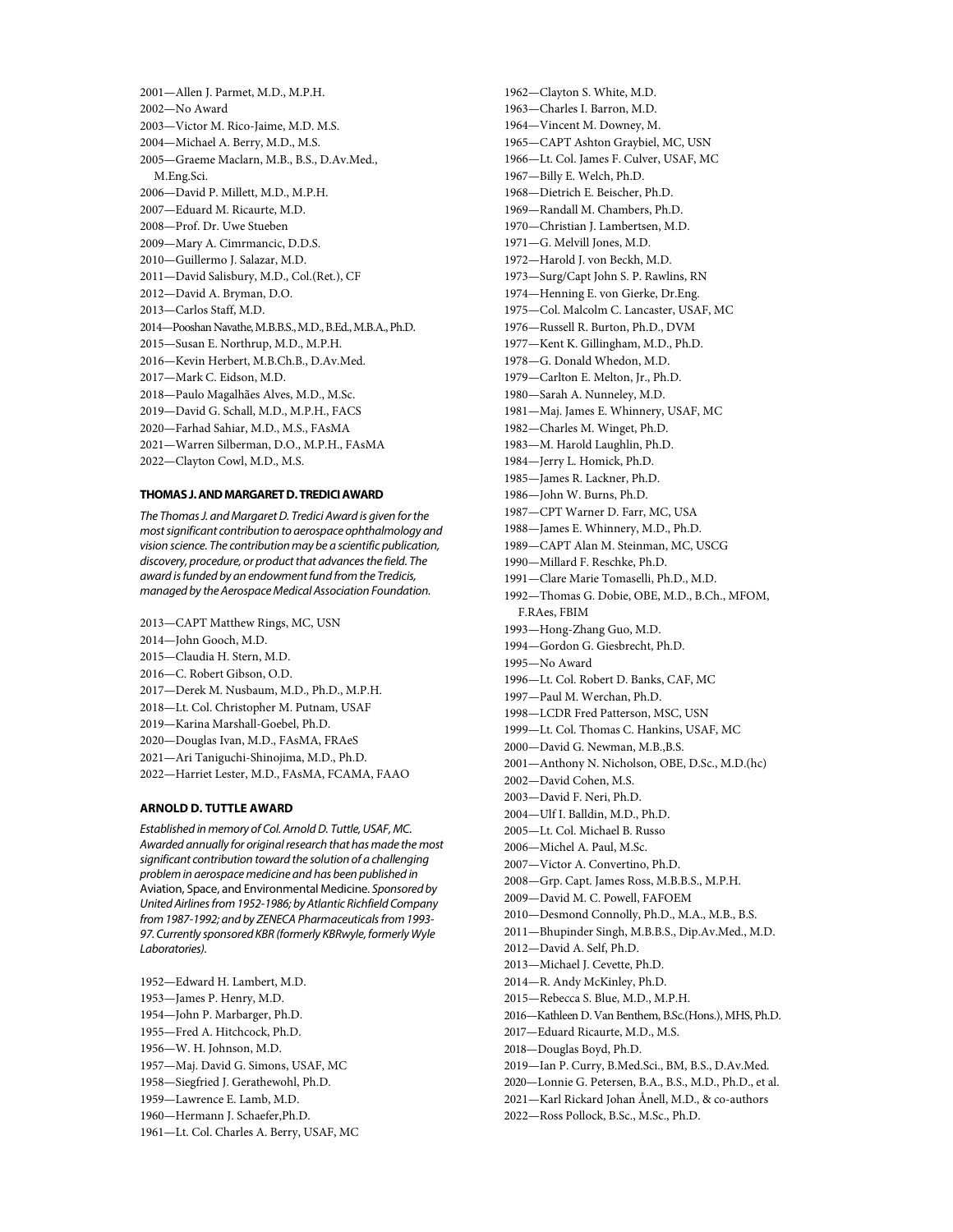#### **JULIAN E. WARD MEMORIAL AWARD**

*Established and sponsored by the Society of U.S. Air Force Flight Surgeons in memory of its first member to lose his life in an aircraft accident, and to honor all flight surgeons whose lives are lost in the pursuit of flying activities relating to the practice of aerospace medicine. The award is given annually for superior performance and/or outstanding achievement in the art and science of aerospace medicine during residency training.*

1963—CDR Frank H. Austin, Jr., MC, USN 1964—Maj. Samuel J. Brewer, USAF, MC 1965—Capt. Ronald E. Costin, USAF, MC 1966—Maj. Calvin Chapman, USAF, MC 1967—Capt. Kenneth W. Curtis, Jr., USAF, MC 1968—Maj. Charles R. O'Briant, USAF, MC 1969—George W. Hoffler, M.D. 1970—CDR William W. Simmons, MC, USN 1971—Sarah A. Nunneley, M.D. 1972—Maj. William E. Barry, USAF, MC 1973—Maj. Frederic M. Brown, USAF, MC 1974—CDR Robert P. Caudill, MC, USN 1975—Maj. Hubert F. Bonfili, USAF, MC 1976—Maj. George K. Anderson, USAF, MC 1977—Joseph J. C. Degioanni, M.D., Ph.D. 1978—Lt. Col. James R. Hickman, Jr., USAF, MC 1979—Michael A. Berry, M.D. 1980—Capt. Aaron V. Barson, Jr., USAF, MC 1981—Lt. Col. Kenneth D. Hart, USAF, MC 1982—James S. Logan, M.D. 1983—Robin E. Dodge, M.D. 1984—Maj. James R. Popplow, CAF, MC 1985—Jeffrey R. Davis, M.D. 1986—Lt. Col. Thomas M. McNish, USAF, MC 1987—Joey B. Boyce, M.D., M.S. 1988—Richard T. Jennings, M.D. 1989—Maj. David K. McKenas, USAF, MC 1990—Lt. Col. Terrence Lyons, USAF, MC 1991—LTC Glenn W. Mitchell, MC, USA 1992—Michael R. Barratt, M.D., M.S. 1993—Annette L. Sobel, M.D. 1994—Thomas W. Travis, M.D., M.P.H. 1995—Warren Jensen, M.S., M.D. 1996—Lt. Col. Fredick W. Rudge, USAF, MC 1997—Capt. Donato J. Borillo, USAF, MC 1998—Maj. Craig Y. Castillo, USAF, MC 1999—Alex M. Wolbrink, M.D. 2000—Jeffrey A. Jones, M.D. 2001—Hernando Ortega, M.D., M.S. 2002—James P. Locke, M.D. 2003—Brian P. Hayes, M.D. 2004—Maj. Thomas F. Clarke, M.D., MC, USAF 2005—Major Kimberly R. Bradley, USAF, MC 2006—Lt.Col. Lee H. Harvis, M.D., USAF 2007—Lt. Col. Cheryl Lowry, M.D., USAF 2008—Lt.Col. Lisa Snyder, M.D., USAF 2009—Serena M. Auñón, M.D., M.P.H. 2010—Kevin J. Bohnsack, M.D., M.P.H. 2011—Kathryn Hughes, M.D., M.P.H., D.Av.Med. 2012—Charles H. Mather, M.D., M.P.H. 2013—James C. McEachen II, M.D., M.P.H. 2014—Rebecca Blue, M.D., M.P.H. 2015—Peter D. Hodkinson, M.B.Ch.B., MRCP (UK), D.Av.Med. 2016—Lt. Col. Stephanie Davis, USAF 2017—Alejandro "Alex" Garbino, M.D., Ph.D.

2018—Rahul Suresh, M.D., M.S., M.P.H. 2019—Moriah Thompson, M.D., M.P.H. 2020—Michael Harrison, M.D., Ph.D., M.P.H. 2021—Michelle Hong Chan, M.D., Pharm.D. 2022—Bonnie Posselt, B.Sc., M.B.Ch.B., D.Av.Med., MRCP(UK), MRAeS

#### **PRESIDENT'S CITATION**

1980—Col. Kenneth B. Johnson, USAF(Ret.) 1981—John P. Marbarger, Ph.D. 1982—Col. Sarah E. Beard, USAF(Ret.) 1983—Tamara Boubel 1984—James L. Harris, M.Ed. 1985—Robert J. Benford, M.D. 1986—Mrs. Pat Bragg 1987—No Award 1988—Harry F. Lund 1989—AsMA Employees—Rufus R. Hessberg, M.D., Executive Vice President and Secretary-Treasurer; Herbert A. Brown, R.Ph., Assistant to the Executive Vice President; Jackie Carter, Administrative Assistant; Gloria Carter, Membership Dept. Director; Bobbie Ruark, Membership Dept. Asst. Director; Fred Stoffel, B.S., Managing Editor; Pamela Day, B.A., Asst. Managing Editor 1990—George C. "Buddy" Gilman 1991—Charles E. Billings, M.D. 1992—Charles A. Berry, M.D. 1993—William E. Collins, Ph.D. 1994—Jorg Draeger, M.D. Diane G. Christensen Ben P. Daughtry, R,Ph. Kent K. Gillingham, M.D., Ph.D. (posthumously) 1995—James F. Parker, Ph.D. 1996—T. Wayne Holt David R. Jones, M.D., M.P.H. Rufus R..Hessberg, M.D. (posthumously) 1997—Eilis A. Boudreau, M.D. 1998—No Award 1999—Stella B. Bellarts William H. Johnson, M.D. M. Ephimia Morphew Dougal Watson, M.D. 2000—Long-Serving AsMA Home Office Staff: Jackie Carter, Administrative Assistant; Gloria Carter, Membership Director; Bobbie Ruark, Asst. Membership Director (posthumously); Pamela Day, B.A., Managing Editor 2002—Sarah Pierce-Rubio, B.A., M.P.A. 2003—Robert Orford, M.D. Tomaz Kozelj, M.D. 2004—James Vanderploeg, M.D. Henry "Hank" Taylor, Ph.D. 2005—Dr. Luis Amezcua Dr. Jeff Davis 2006—Royce Moser, Jr., M.D., M.P.H. 2007—CAPT Daniel J. Callan, MC, USN(Ret.) Stanley R. Mohler, M.D. 2008—Russell B. Rayman, M.D. Col. Hadley Reed, M.D. Karl Lee, M.D. 2009—Mary F. Foley, B.S. Kjell N. Lindgren, M.S., M.D.